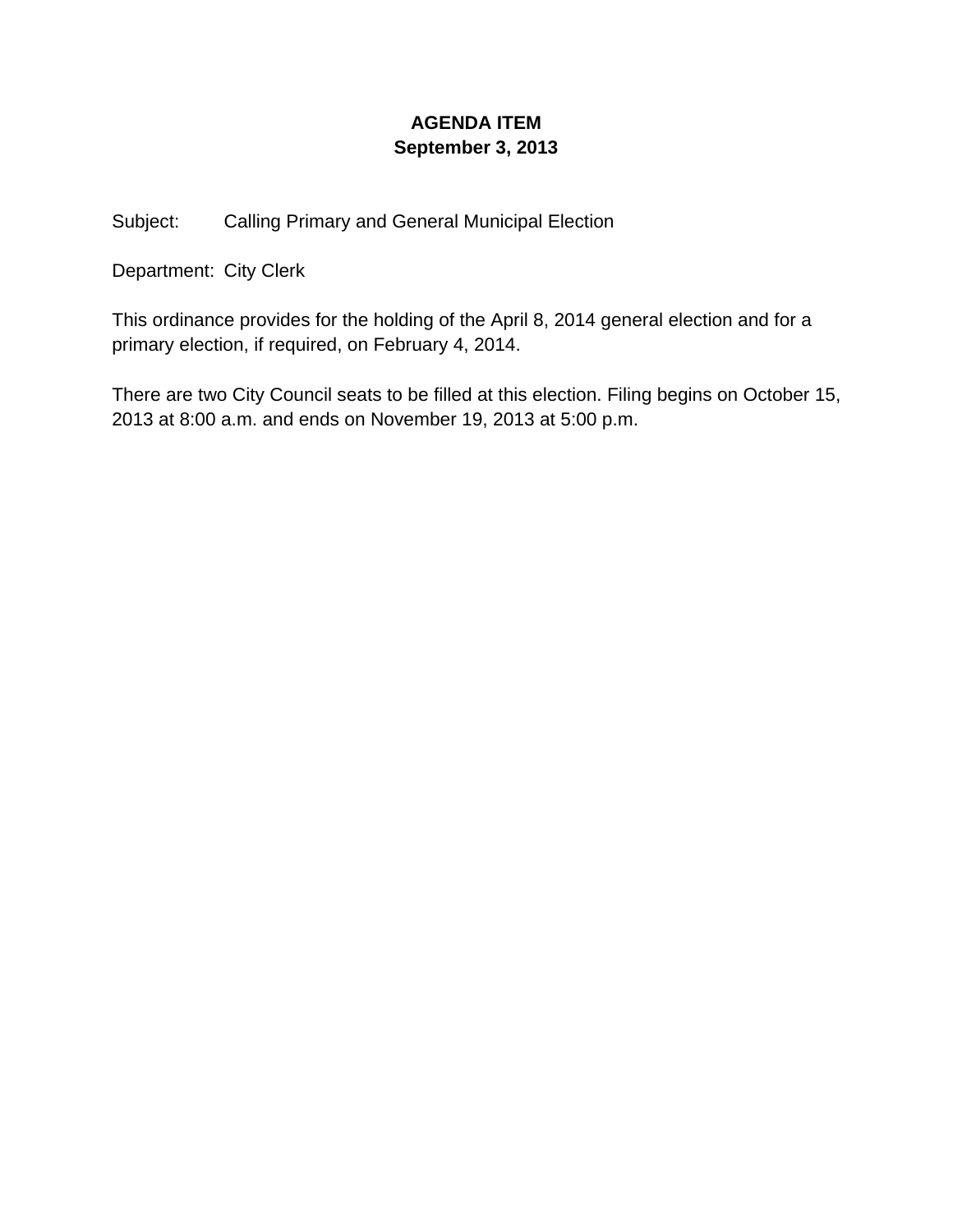## **BILL NO. 2013-046 ORDINANCE NO.**

**A SPECIAL ORDINANCE PROVIDING FOR THE HOLDING OF A PRIMARY AND GENERAL ELECTION WITHIN THE CITY OF NEVADA, MISSOURI AND FIXING THE POLLING PLACE, APPOINTING JUDGES OF SAID ELECTION, AND PROVIDING FOR OTHER MATTERS INCIDENTAL TO SAID ELECTION.** 

## **BE IT ORDAINED BY THE CITY COUNCIL OF THE CITY OF NEVADA, MISSOURI THAT:**

**Section 1.** The annual general municipal election is hereby called within the first Tuesday following the first Monday in April, April 8, 2014 (Section 115-121.3). A primary election, if required is hereby to be held on February 4, 2014, all in accordance with Section 115.123 RSMo., as amended.

**Section 2.** Any person desiring to become a candidate for the City Council shall file with the City Clerk by Tuesday, November 19, 2013, by 5:00 p.m., a Statement of Candidacy in the form to be provided by the City Clerk, to permit statutory notice of the County Clerk under Section 115.125 RSMo., 1994, as amended, all in conformity with Section 115.127.5 RSMo., as amended. Filing will open at 8:00 a.m. on Tuesday, October 15, 2013, in conformity with Section 115.127.5 RSMo., as amended. Immediately after the expiration of the time for filing said Statement of Candidacy and in no event later than eight weeks prior to the primary election, the City Clerk shall cause to be published in proper form for three successive days in a daily newspaper of the City, the names of the candidates to appear upon the primary ballot and the Clerk shall thereupon cause the primary ballots to be printed and arrange the candidate's names thereon in the order filed.

**Section 3.** In the event no more than two candidates file for each of the available offices, a primary election will not be required. Within forty-eight hours after expiration of the time for filing the Statements of Candidacy, the City Clerk shall canvass the statements and if the number does not exceed two persons for each of the available offices, then the applicable primary election or elections shall not be held and the names of person filing statements shall be printed upon the sample ballot to be provided to the County Clerk eight weeks prior to the general election in accordance with Chapter 115, RSMo., as amended, providing, however, that the names of such person appearing on said ballots will appear thereon in the order in which they are filed with the City Clerk.

**Section 4.** The sample form of ballot for the general election provided to the County Clerk will be in the general form described in paragraph 2 of Section 78.480, RSMo., as